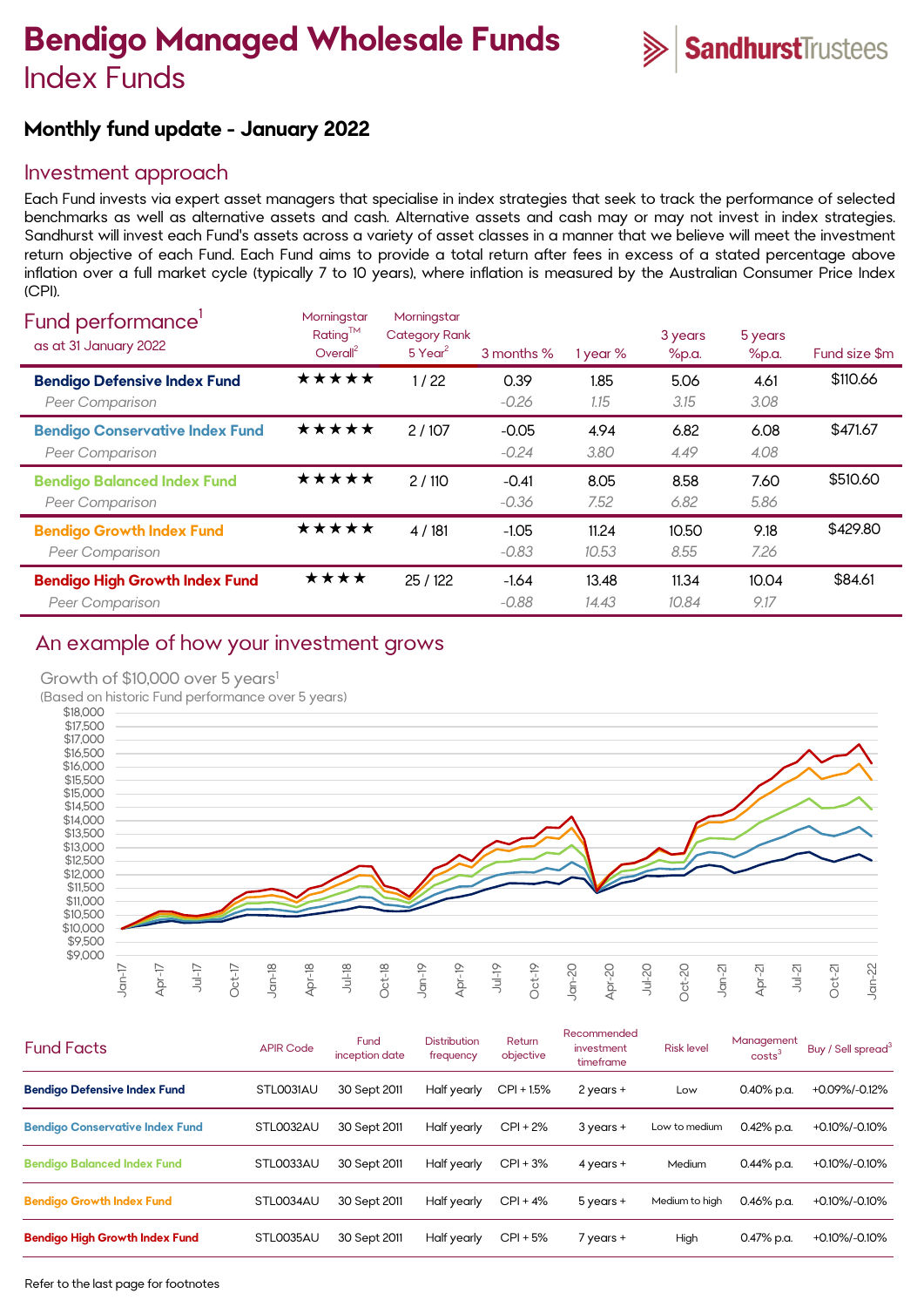## Asset allocation

#### **Bendigo Defensive Index Fund**



13.7% 20.2%  $3.0%$  $2.3%$ 19.7%  $8.1%$ 33.0%  $0.0%$ 

#### **Bendigo Conservative Index Fund**

|  | ■ Aust Sh             |
|--|-----------------------|
|  | $\blacksquare$ Int Sh |
|  | Int Sh (Hedged)       |
|  | Property & Infra      |
|  | $\blacksquare$ Cash   |
|  | $\blacksquare$ Int FI |
|  | <b>Aust Fl</b>        |
|  | Alternative           |

#### **Bendigo Balanced Index Fund**

|  | $\blacksquare$ Aust Sh | 20.2% |
|--|------------------------|-------|
|  | $\blacksquare$ Int Sh  | 28.6% |
|  | Int Sh (Hedged)        | 5.1%  |
|  | Property & Infra       | 3.2%  |
|  | $\blacksquare$ Cash    | 16.5% |
|  | $\blacksquare$ Int Fl  | 2.9%  |
|  | $\blacksquare$ Aust FI | 23.5% |
|  | Alternative            | 0.0%  |
|  |                        |       |

#### **Bendigo Growth Index Fund**



#### **Bendigo High Growth Index Fund**

| $\blacksquare$ Aust Sh<br>$\blacksquare$ Int Sh<br>Int Sh (Hedged)<br>Property & Infra<br>$\blacksquare$ Cash<br>$\blacksquare$ Int FI<br>$\blacksquare$ Aust FI | 32.6%<br>32.2%<br>17.8%<br>5.4%<br>12.0%<br>$0.0\%$<br>0.0% |
|------------------------------------------------------------------------------------------------------------------------------------------------------------------|-------------------------------------------------------------|
|                                                                                                                                                                  |                                                             |
| <b>Alternative</b>                                                                                                                                               | 0.0%                                                        |
|                                                                                                                                                                  |                                                             |

| Unit prices                            | Application | Withdrawal<br>price |  |
|----------------------------------------|-------------|---------------------|--|
| as at 31 January 2022                  | price       |                     |  |
| <b>Bendigo Defensive Index Fund</b>    | \$1.14182   | \$1.13942           |  |
| <b>Bendigo Conservative Index Fund</b> | \$1.30979   | \$1.30717           |  |
| <b>Bendigo Balanced Index Fund</b>     | \$1.47893   | \$1.47598           |  |
| <b>Bendigo Growth Index Fund</b>       | \$1.70694   | \$1.70353           |  |
| <b>Bendigo High Growth Index Fund</b>  | \$1.77980   | \$1.77624           |  |

### Make the most of your investment

#### **You need \$50,000 to start an investment in one of our Bendigo Managed Wholesale Funds**

**The power of compounding**

Compounding can be a powerful tool in wealth creation. Reinvesting distributions can be one of the easiest and cheapest ways to increase your holdings over time. You're compounding your investment's growth by continually adding more units which, in turn, will generate distributions of their own.

#### **Why not reinvest your half yearly distributions?**

**The benefits of making it regular**

Making regular contributions to your investment can both grow your investment and smooth the effects of market highs and lows.

#### **Why not add a Regular Savings Plan to your**

**investment? You can establish one from as little as \$50 per month.** 

You can also use BPAY® to add to your investment at any time with as little as \$100. See your statement for your BPAY reference number.

® Registered to BPAY Pty Ltd ABN 69 079 137 518

### Do you have any questions?

For further information contact us on 1800 634 969 or visit our website: www.bendigobank.com.au/managedfunds